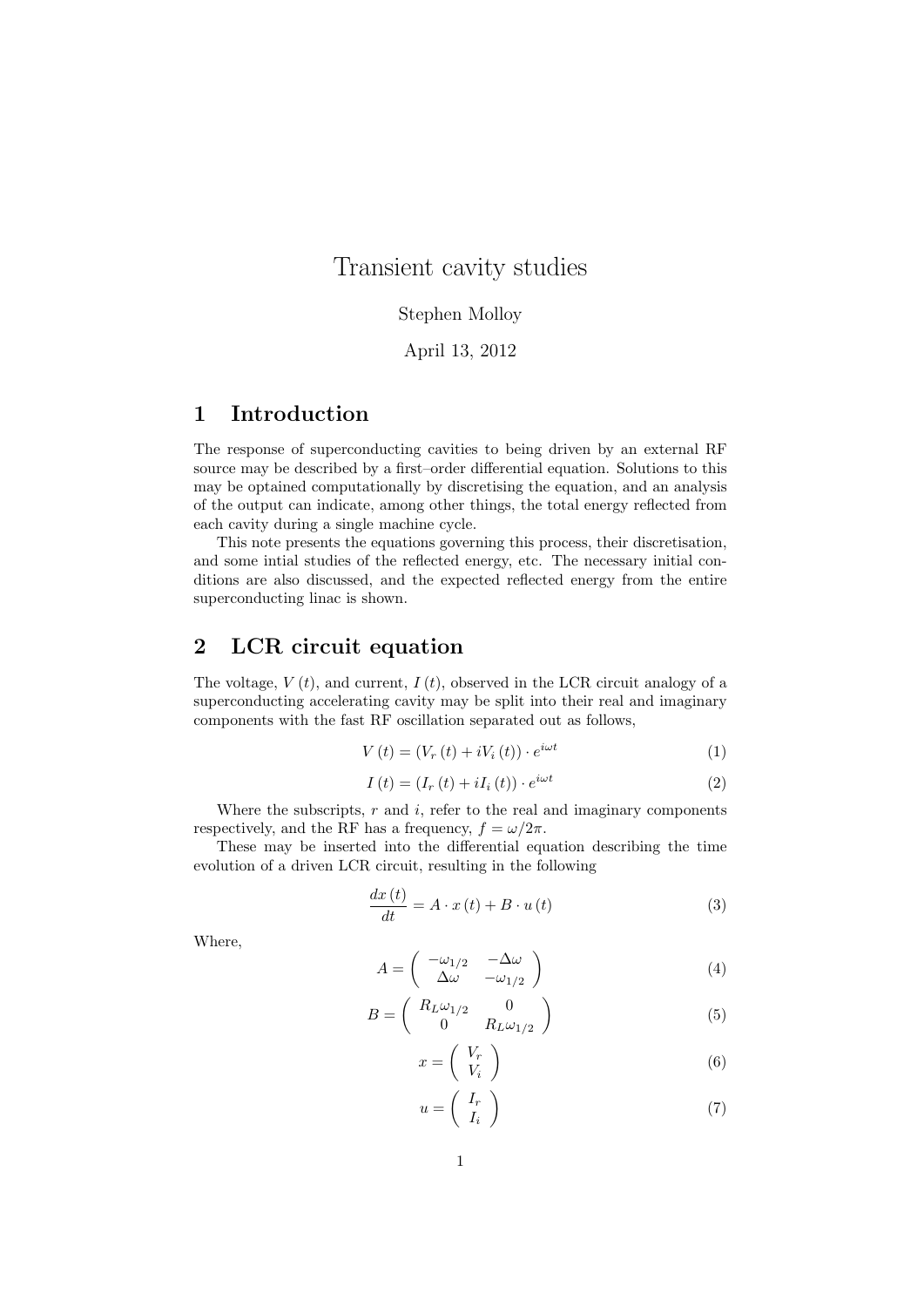Where the cavity bandwidth,  $\omega_{1/2} = \omega_0/2Q_L$ , the detuning of the cavity,  $\Delta\omega = \omega_0 - \omega$ , and the coupler-loaded resistance of the cavity equivalent circuit,  $R_L = (R/Q) Q_L$ .

Equation 3 thus describes the evolution of the accelerating field present in a general cavity. The driving term,  $u$ , is the vector sum of the current excited by the generator,  $I_q$ , (e.g. a klystron) and that excited by the beam,  $I_{beam}$ .

## 3 Numerical solutions

Equation 3 may be solved for a general driving term,  $u$ , using standard numerical techniques. It is first converted into a discrete form that can be implemented in computer code.

$$
\frac{x_2 - x_1}{\Delta t} = A \cdot x_1 + B \cdot u_1 \tag{8}
$$

Here the subscripted parameters,  $x_1$ ,  $u_1$ ,  $x_2$ , and  $u_2$ , refer to the value of those parameters at different times,  $t_{1}$ ;  $t_{2}$ , etc. The difference between those times,  $\Delta t = t_2 - t_1$ , should be small with respect to the characteristic time-scale of the cavity,  $\tau = 2Q_L/\omega_0$ , where the loaded quality factor,  $Q_L$ , and cavity frequency,  $f = \omega/2\pi$ , are used.

From equation 8, it is trivial to rearrange to solve for  $x_2$ .

$$
x_2 = \Delta t \left( A \cdot x_1 + B \cdot u_1 \right) + x_1 \tag{9}
$$

Given an initial condition for the voltage,  $x(t = 0)$ , and a driving current,  $u(t)$ , equation 9 can then be used to derive each subsequent value for the voltage,  $x(t)$ , for every value of t for which the driving current is defined.

## 4 Studies

The algorithm shown in equation 9 has been implemented as a set of Python classes & methods, and used to derive the following results.

The value of the time step used in all studies presented here is  $\Delta t = 10^{-3} \tau$ .

#### 4.1 Well optimised cavity

| Parameter              | Value               |
|------------------------|---------------------|
| RF frequency           | 704.42 MHz          |
| Accelerating voltage   | 18 MV               |
| R/Q                    | 477 $\Omega$        |
| $Q_L$                  | $7.778\times10^{5}$ |
| Design beam current    | $50 \text{ mA}$     |
| Operating beam current | $50 \text{ mA}$     |
| Synchronous phase      | $-14.0^{\circ}$     |
| Geometric $\beta$      | 0.90                |
| Beam $\beta$           | 0.90                |

Equation 9 was used to determine the voltages excited in a perfectly optimised cavity. The beam and cavity parameters used for this calculation are shown in table 4.1. Note that the value of the loaded  $Q, Q_L$ , was calculated to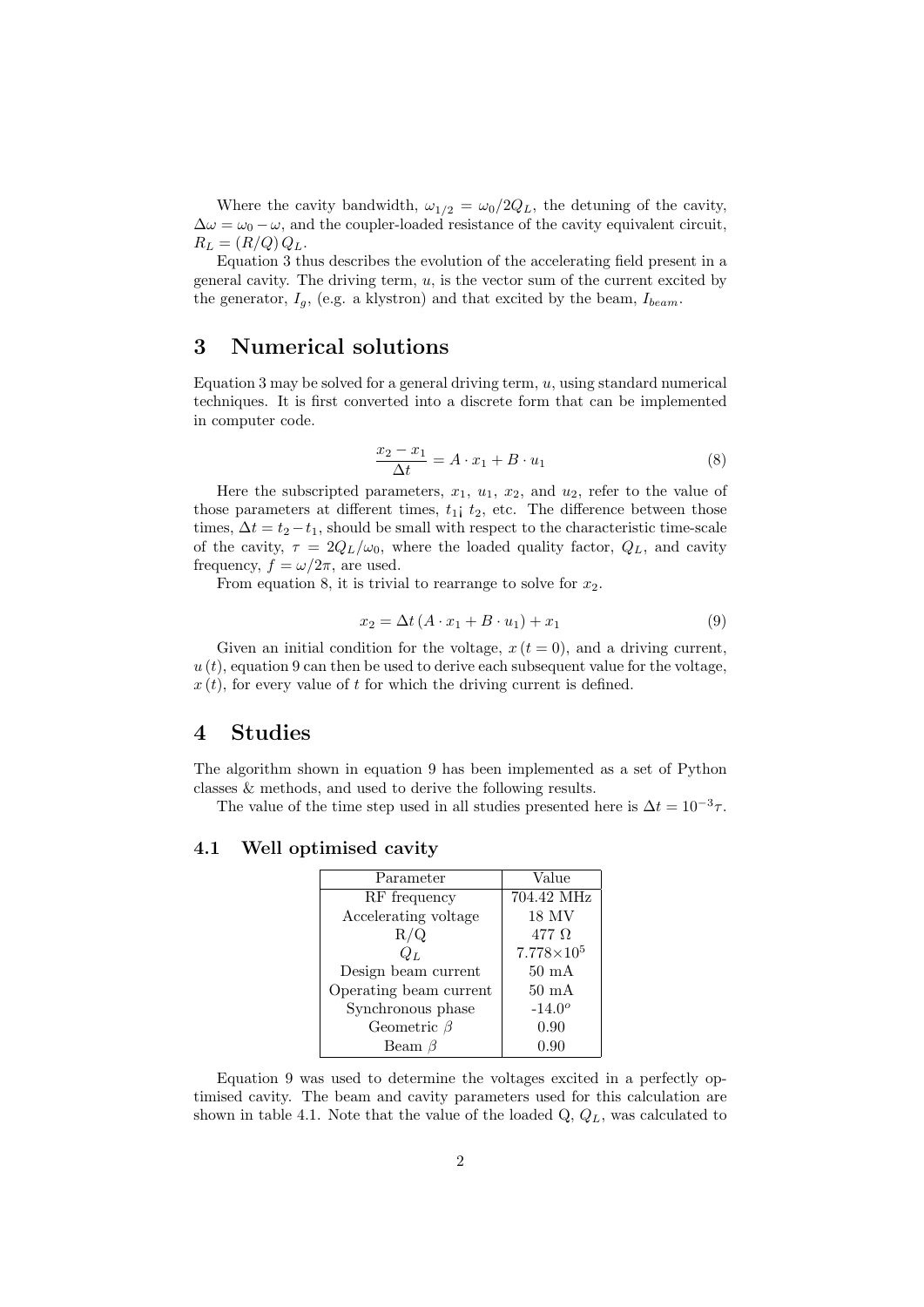be optimal for the other parameters. The detuning of the cavity is not shown in this table, but was set to cancel the synchronous phase of the beam.



Figure 1: Time evolution of the cavity voltage when drive by the correct current.

Figure 1 shows the calculated real & imaginary cavity voltage, as well as the absolute voltage excited in the cavity, and the field reflected back from the coupler.

Note the detuning of the cavity means that the cavity voltage has a nonzero imaginary component values showing that the cavity voltage has a non-zero phase with respect to the beam<sup>1</sup>.

Observe how the beam injection time, indicated by the first horizontal line, is set so that the cavity voltage has climbed to the correct value at this time. Also notice that after this time, the gradients of the cavity voltage and beam excited signals are equal and opposite, thus causing the voltage to remain constant during the passage of the beam.

Once the beam pulse has ended, the RF drive is switched off, and the cavity fields decay exponentially to zero with a time constant related to the  $Q_L$  of the cavity.

Figure 2 shows the driving currents used for this calculation, as well as the reflection coefficient.

It can be seen that the amplitude of the klystron drive remains constant until the end of the beam pulse, but that there is a phase change when the beam arrives. The phase of the driving current before the arrival of the beam is calculated so that the voltage excited in the cavity has reached the correct value when the beam is injected. After this point however, the cavity is being driven by a combination of the klystron and beam currents, and so will tend towards a different steady-state phase. Therefore the phase of the klystron drive must be changed in order that this steady-state value is equal to that specified by the lattice designers.

<sup>&</sup>lt;sup>1</sup>The reference phase is defined such that the beam excited signal lies purely along the negative real axis.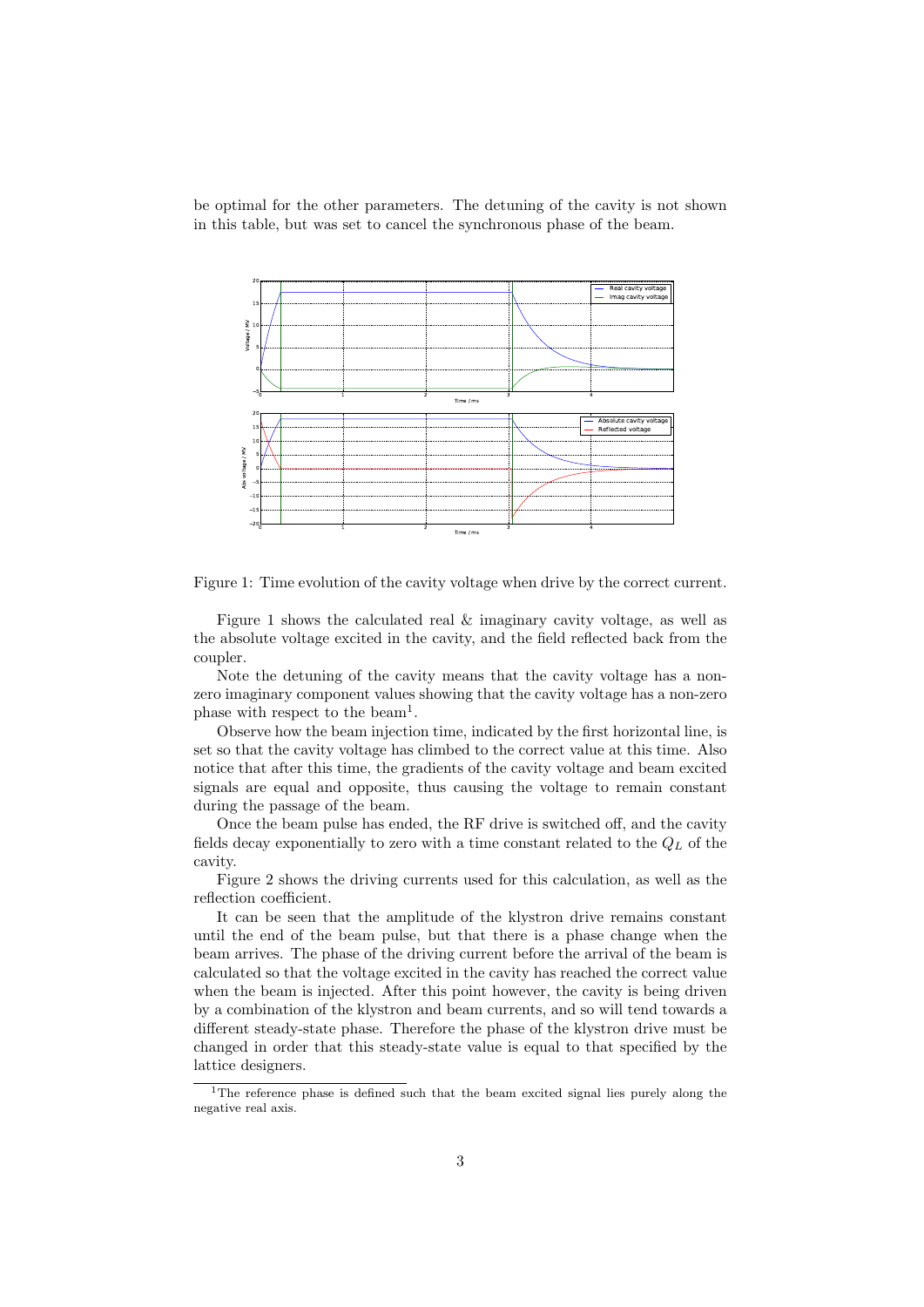

Figure 2: Klystron and beam related driving currents responsible for the voltages in figure 1, as well as the reflection coefficient defined as the ratio between the reflected and incident voltages.



Figure 3: Phase of the cavity voltage.

In order to determine the phase of the driving term before beam-arrival, it is necessary to calculate how the phase of the cavity voltage will evolve with time. It can be shown that the real and imaginary components of the voltage evolve as follows.

$$
V_r(t) \propto e^{-\omega_{1/2}t} \left( -\omega_{1/2} \cos(\Delta \omega t) + \Delta \omega \sin(\Delta \omega t) \right) + \omega_{1/2}
$$
 (10)

$$
V_i(t) \propto e^{-\omega_{1/2}t} \left( -\omega_{1/2} \sin(\Delta \omega t) - \Delta \omega \cos(\Delta \omega t) \right) + \Delta \omega \tag{11}
$$

The expected phase change between  $t = 0$ , and the time of beam injection,  $t = t_{inj}$ , can then be found as follows.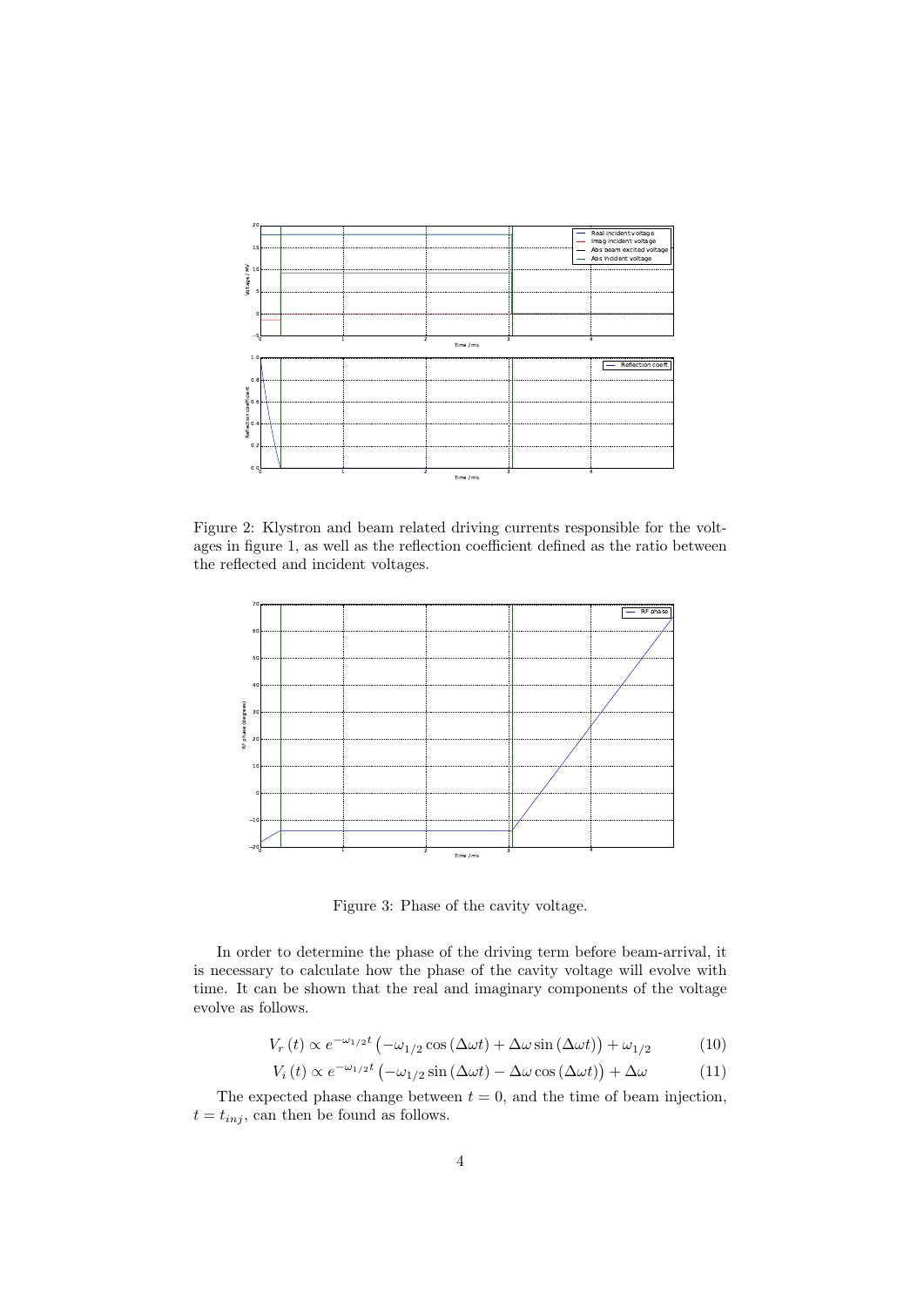$$
\phi(t = t_{inj}) = \arctan\left(\frac{V_i(t_{inj})}{V_r(t_{inj})}\right)
$$
\n(12)

Since the phase of the drive during the beam pulse is set so as to result in the correct synchronous phase,  $\phi_b$ , being achieved, the pre-beam driving current should be calculated by rotating the beam pulse drive by the difference between  $\phi_b$  and the phase change calculated from equation 12.

The result of this manipulation on the phase of the cavity voltage phase is shown in figure 3, and it can be seen that the desired result has been achieved.

The power reflected from the cavity,  $P_{ref}$ , can be calculated from the reflected voltage,  $V_{ref}$ .

$$
P_{ref} = \frac{V_{ref}^2}{\left(\frac{R}{Q}\right)Q_L} \tag{13}
$$



Figure 4: Power reflected from the optimised cavity, along with a calculation of the total energy reflected back to the load.

The power reflected from the optimised cavity is shown in figure 4, as well as a calculation of the total energy reflected in this pulse.

This represents a best case scenario. Even when the machine is running with the nominal parameters, many of the cavities will be operating significantly far from their optimal performance due to the spread of accelerating voltages, beam velocities, etc., required by beam dynamics considerations.

### 4.2 Nominal linac

Figure 5 shows the magnitude of the energy reflected per pulse for each cavity in the linac, and it can be seen that the RF distribution system should be capable of handling up to ∼225 J of reflected energy per pulse, even during nominal, fault-free, machine operation.